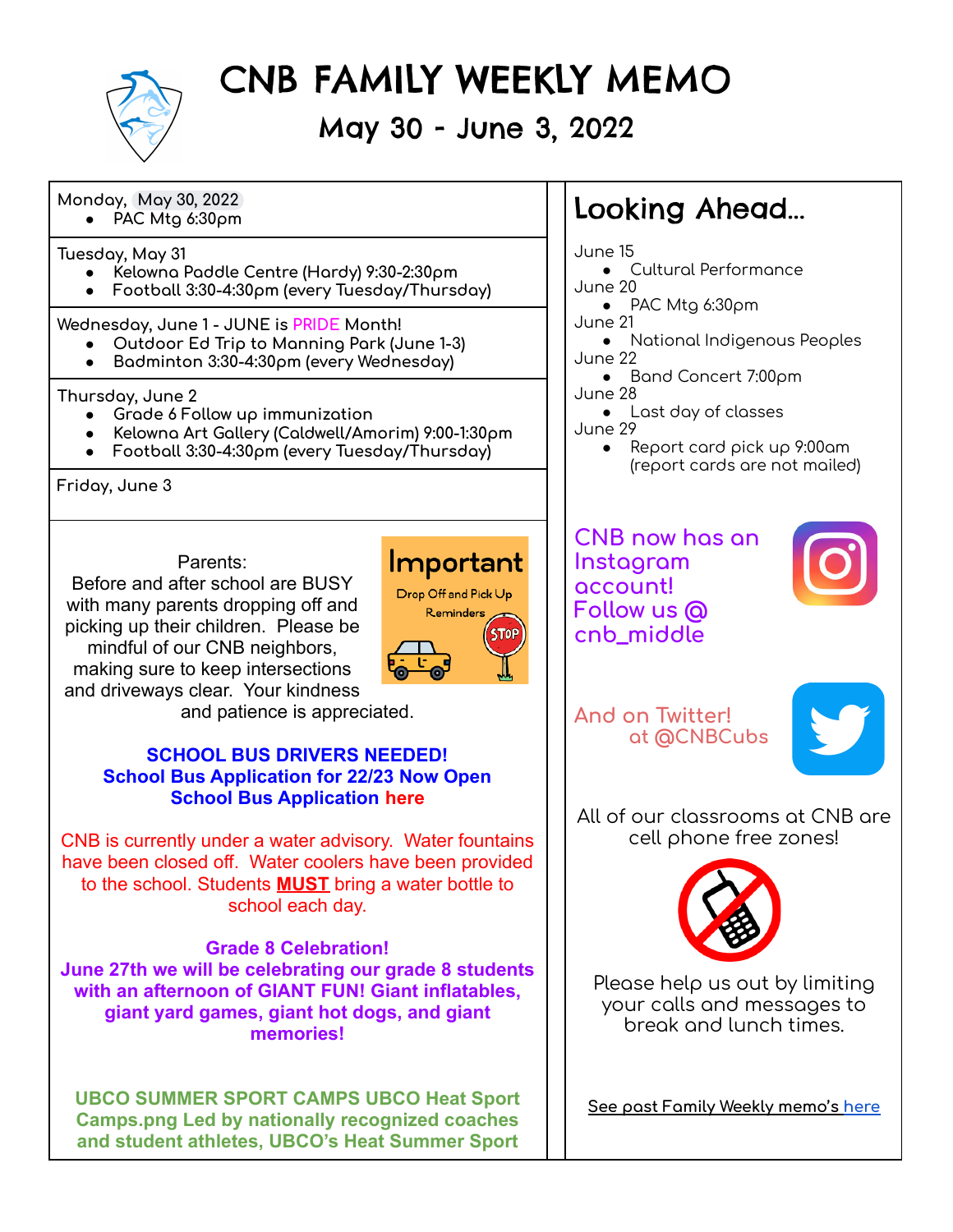**Camps offer a fun-filled week of skill development for kids aged 6 to 18. These camps are a great way to introduce youth to a sport or help them improve their techniques. Camp programming includes golf, basketball, volleyball, running, cycling, and more. Camps are set to run in July and August, and registration is now open. Click [HERE](https://goheat.prestosports.com/Community/Youth/heatsportcamps) to learn more.**

### **PAC AGM**

Monday, May 30th via Zoom We are looking for some new additions to our PAC executive team. If you, or someone you know, is interested please grab a form from the office. Please see specific details below.

**PAC AGM:**

**Nominations for the 2022/2023 school year for the following vacant positions:**

- **● Vice President**
- **● Secretary**
- **● COPAC Representative**
- **● Members at Large**

## **Press from the PAC**

**Cub's Den needs your help! We are looking for volunteers during lunch to help in the Cub's Den. If you are interested please email [cnb.pac@sd23.bc.ca](mailto:cnb.pac@sd23.bc.ca)**

**Did you know your district COPAC has a Newsletter? Sign up to receive the Newsletter, filled with plenty of resources and up-to-date information [here](https://sd23.us5.list-manage.com/subscribe?u=26d02d502305515ee1a55e6b1&id=afbb3029c1)**

Our PAC is always looking for input from parents and how we can best support and represent all of our guardians. Some PAC items of note:

Our next PAC meeting will be held on Monday, May 30th, 2022 at 6:30pm via Zoom-Please watch for the agenda and Zoom Link Invite

#### **Parenting Resources:**

**eConnect Online- brochure for [parents.pdf](https://drive.google.com/file/d/1NIXv4d2S8CD6WCDkyHffRADjAi4UnVIx/view?usp=sharing)**

**[Understanding Gaming Behaviour &](https://can01.safelinks.protection.outlook.com/?url=https%3A%2F%2Fwww.gameover101.com%2Fintro&data=04%7C01%7CLynn.Bateman%40sd23.bc.ca%7Cbc7e5b0c69dc4d9a30c008d9fe2f897d%7Ca88c6e7e8efc4bc7956fe8170457f178%7C0%7C0%7C637820302379598038%7CUnknown%7CTWFpbGZsb3d8eyJWIjoiMC4wLjAwMDAiLCJQIjoiV2luMzIiLCJBTiI6Ik1haWwiLCJXVCI6Mn0%3D%7C3000&sdata=KDiuKa%2BPdZor%2BFWfzIFfN1vBKCeYa3M%2BI8f5ER%2BuIRw%3D&reserved=0) [Addiction](https://can01.safelinks.protection.outlook.com/?url=https%3A%2F%2Fwww.gameover101.com%2Fintro&data=04%7C01%7CLynn.Bateman%40sd23.bc.ca%7Cbc7e5b0c69dc4d9a30c008d9fe2f897d%7Ca88c6e7e8efc4bc7956fe8170457f178%7C0%7C0%7C637820302379598038%7CUnknown%7CTWFpbGZsb3d8eyJWIjoiMC4wLjAwMDAiLCJQIjoiV2luMzIiLCJBTiI6Ik1haWwiLCJXVCI6Mn0%3D%7C3000&sdata=KDiuKa%2BPdZor%2BFWfzIFfN1vBKCeYa3M%2BI8f5ER%2BuIRw%3D&reserved=0)**

Together We Learn

#### **IMPORTANT REMINDER!**

School Bus Transportation for the 2022-23 school year is prioritized to applications received on or before May 31, 2022

If you have not applied for school bus transportation for the 2022-2023 school year, please do so before the end of May 2022.

Use the link below to submit a school bus transportation application for the 2022-23 school year. https://busconnect.sd23.bc.ca/application

Students must be registered to ride on the school bus, for detailed information regarding student eligibility for transportation please visit our website: http://www.sd23.bc.ca/ProgramsServices/transportation/Pages/default.aspx#/=

470R - Transportation Services Management - Guiding Principles for Transportation in Central Okanagan Public Schools http://www.sd23.bc.ca/Board/Policies/Section%204%20%20Students/470R.pdf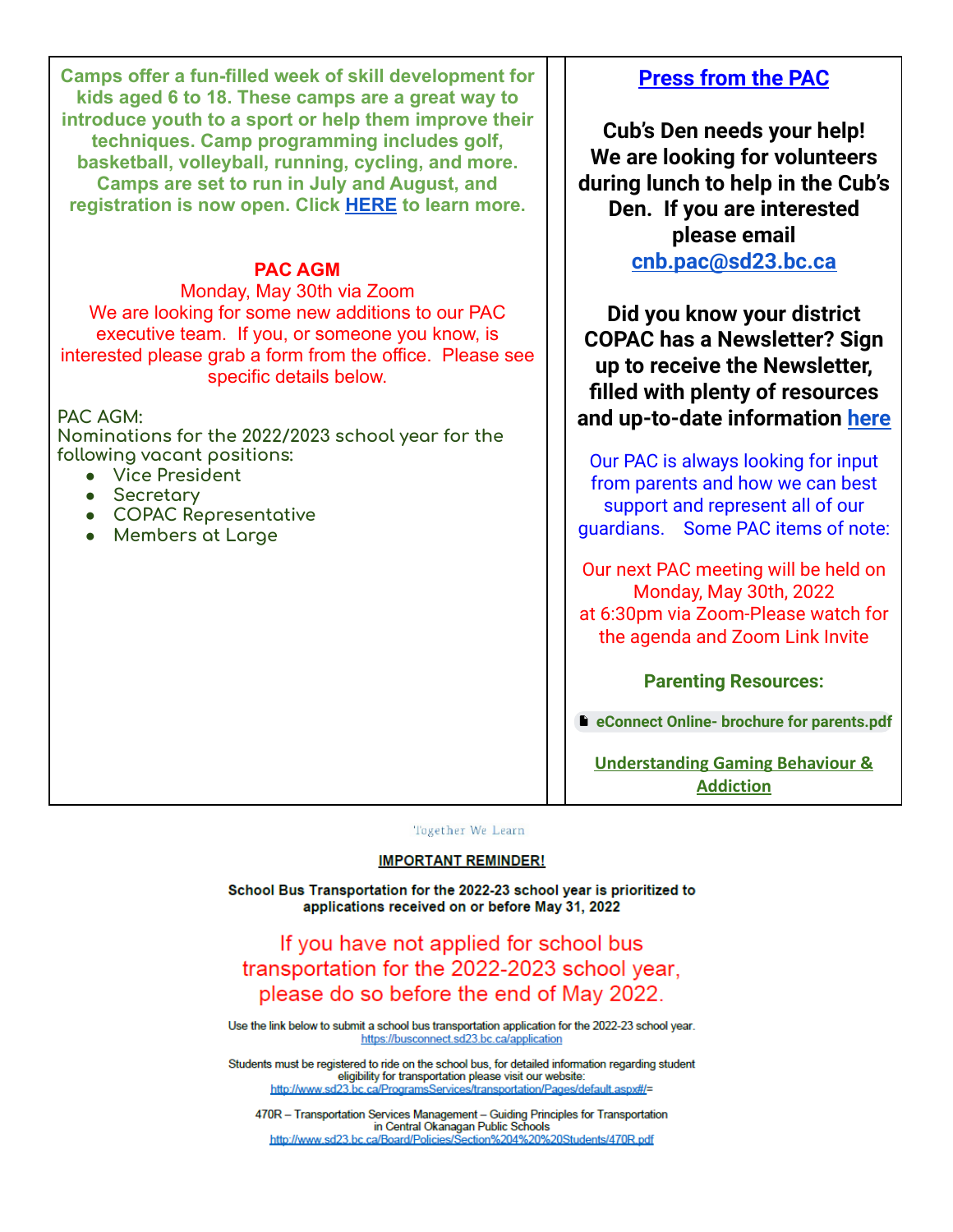# **Host Families Needed for 2022!**



Our Homestay Coordinators are now matching students with families for 2022/23 placements.

Please apply soon if you are interested.

**Questions? Email:** homestay@sd23.bc.ca

Phone: 250-470-3258





# internationaleducation.ca